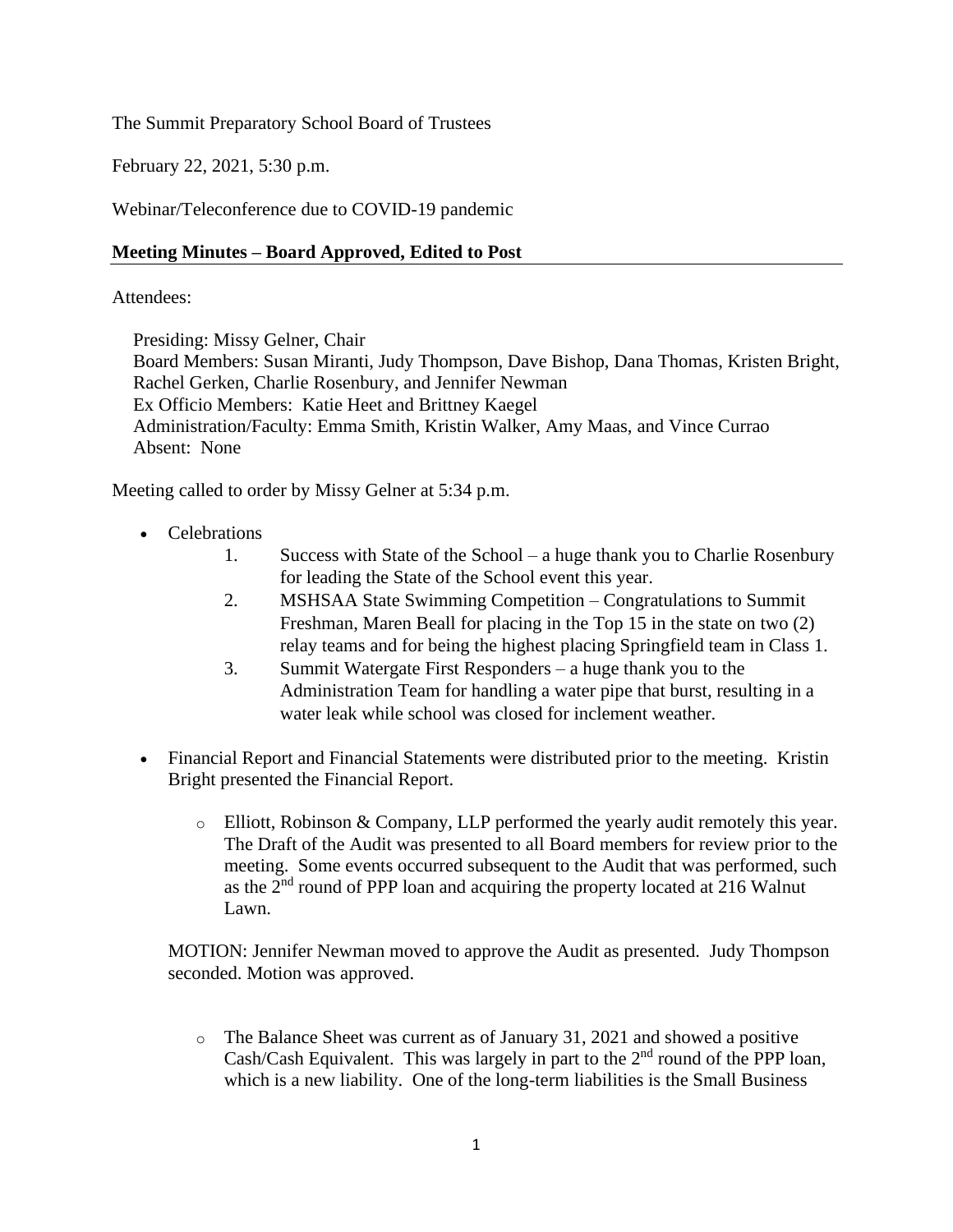Administration (SBA) Economic Injury Disaster Loan (EIDL). A new asset included on the Balance Sheet is the Guaranty Reserve Account Restricted.

o Budget versus Actual for January, 2021: The school is in a good place overall. Program income increased but was offset in contributions received. Administrative expenses increased from the budgeted amount, and expenses associated with internet usage was increased as well.

MOTION: Dave Bishop moved to approve the remaining Finance report as presented. Rachel Gerken seconded. Motion was approved.

### CURRENT BUDGET 2020-2021

- With the expenses associated with the building and bad debt collection expenses, the school exceeded their budget.
- EIDL Loan Payback was discussed. The loan carries monthly interest, at the interest rate of 2.75%. No principal payments are due at this time. The Board will re-visit the EIDL loan at the March, 2021 meeting to discuss whether the EIDL loan will be maintained or whether the EIDL loan should be paid off do that no further interest is accrued and owed.
- Employer Retention Tax Credit eligibility for the school was discussed. Changes were made with regard to the tax credit in December, 2020. Further clarification is needed to see if this tax credit can be applied to the school. Topic will be researched and discussed in Finance Committee.

MOTION: Kristen Bright moved to approve the Current Budget for 2020-2021 as presented. Dave Bishop seconded. Motion was approved.

## PRELIMINARY BUDGET 2021-2022

- The Preliminary Budget items for the 2021-2022 school year were discussed.
- The largest change was with the second round PPP loan that was recently issued.
- There will be additional personnel costs to fill positions at the school.
- There was also discussion with regard to Growth Fund. The Growth Fund amount will be set in September, 2021.
- 47 enrollment contracts have been returned to date. The school looks for an additional 50-100 contracts to be returned this week since the deadline to return contracts is February 26, 2021. There were 100 enrollment contracts returned last year by the deadline for contracts to be returned for comparison.

MOTION: Jennifer Newman moved to approve the Preliminary Budget for 2021-2022 as presented. Rachel Gerken seconded. Motion was approved.

## CONSENT AGENDA (Status Reports)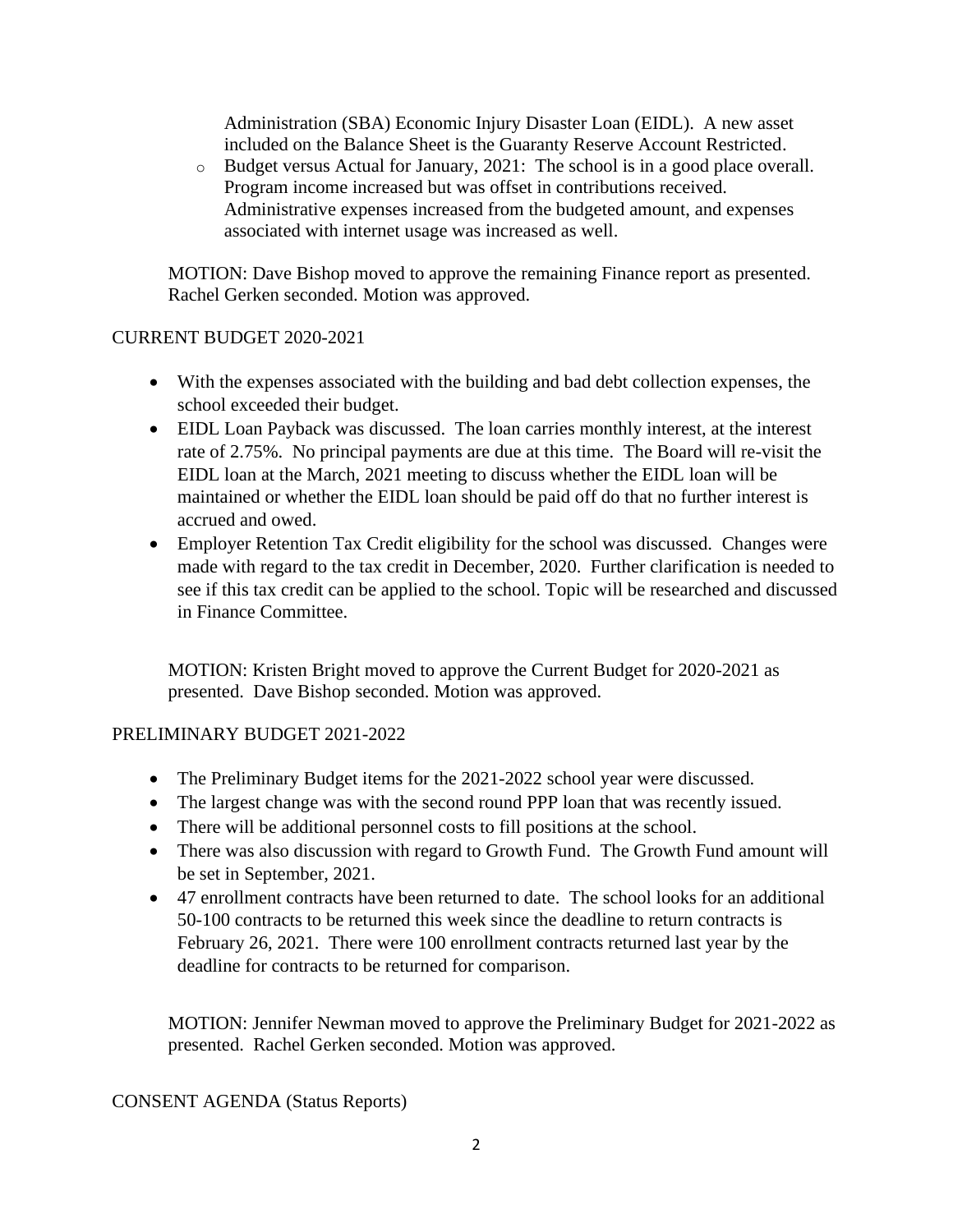The following reports were submitted to the board in advance of the meeting.

- 1. Head of School Report Dr. Katie Heet
- 2. Faculty Report Emma Smith
- 3. Development Report Vince Currao
- 4. Marketing Report Amy Maas
- 5. Admissions Report Amy Maas
- 6. Building and Grounds Report Dana Thomas
- 7. SPO Report (verbal report, no written report) Brittney Kaegel
- 8. Strategic Planning (verbal report) Charlie Rosenbury

#### NEW BUSINESS

- o The water damage issue from the pipe burst and water leak was discussed. There is a \$10,000.00 insurance deductible to pay to file a claim and have the repairs made. Students returned to campus as scheduled on February 22, 2021. While there was water damage in several learning areas, the school made transitions, and everything went smoothly.
- o 2021-2022 Teacher Contract Approval: Revisions have been made to the Teacher Contracts after reviews were made by Ollis Insurance Company. A Human Resource company reviewed the contracts as well and revisions were made with the input received. Both Ollis Insurance and Human Resources recommended that the school handbook is incorporated in the Teacher Contracts, whereas legal counsel advised that the school handbook is not incorporated into the Student Enrollment Contracts. The issues of digital images and intellectual property are still being addressed.

MOTION to approve the Teacher Contracts/Employment Agreements pending revisions form legal counsel and other issues to be addressed was made by Judy Thompson. Jennifer Newman seconded.

- o Nominating Committee Report was presented by Dave Bishop. The Board member term report was provided to members for review of continuing terms and expiring terms for board members. The Board will be losing expertise in the areas of education, legal, and marketing. Anyone with potential Board member nominations and/or interest in leadership roles on the Board should contact Dave Bishop. The Nominating Committee will be meeting in the next few weeks to discuss the slate of 2021-2022 officers and an election will be held at a future board meeting.
- APPROVAL OF MINUTES FROM JANUARY, 2021 BOT MEETING